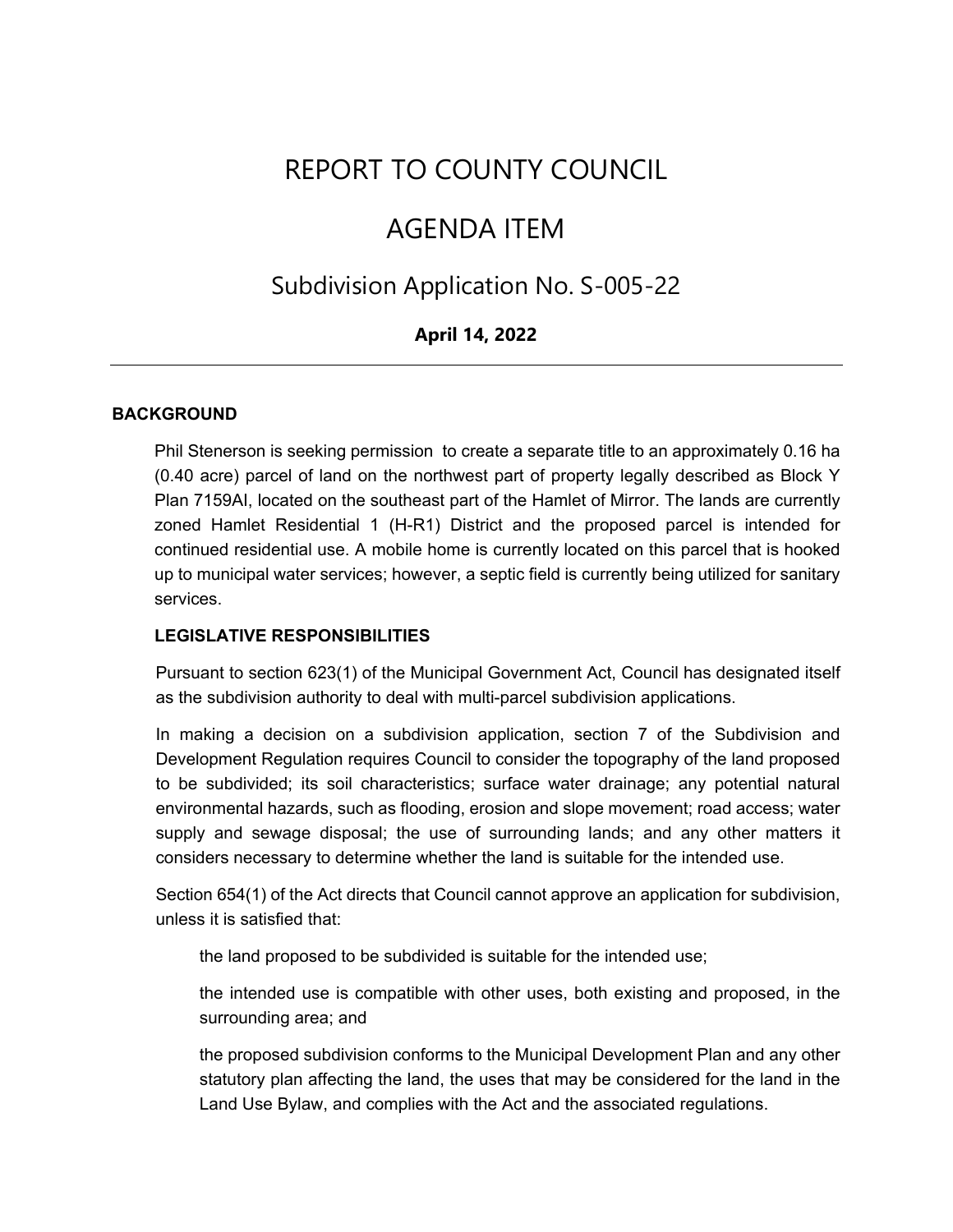Council is required by section 8 of the Subdivision and Development Regulation to give reasons for its decision, including an indication of how it has considered any submissions made by neighbouring landowners as well as the matters listed in section 7 of the Regulation.

#### **POLICY CONSIDERATIONS**

The property is zoned Hamlet Residential 1 'H-R1' District under the County's Land Use Bylaw. The proposed subdivision complies with the minimum site area of the district which is 0.32 hectares (0.13 acres). Existing mobile homes are also permitted to remain in the district and can be replaced as long as the unit is less than ten (10) years old.

The subject property falls within the Mirror Area Structure Plan (ASP). The ASP states that new infill development in the H-R1 Residential District that is not currently serviced by the municipal wastewater system or serviceable in the near future may, at the County's discretion, be allowed to be serviced by an alternative wastewater system.

#### **CIRCULATION RESPONSES**

Alberta Transportation, Atco Pipelines, Telus, and Alberta Health Services indicated that they had no concerns with the proposed development.

FORTIS Alberta Inc. indicated that easements are required for this subdivision and that they are the wire service provider for the area.

The County's Operations Department advised that an access easement will be required in order to provide access to the proposed parcel.

The County's Community Services Department commented that the existing septic system may remain; however, if municipal services become available in the future the parcel would be required to connect.

#### **ISSUE ANALYSIS**

The subject lands are zoned Hamlet Residential 1 'H-R1' District and is eligible for resubdivision. The proposed parcel follows the original grid pattern of the Hamlet and takes into account the alignment of both  $48<sup>th</sup>$  Avenue and  $46<sup>th</sup>$  Street. Existing mobile homes in the H-R1 District, although not typically permitted are able to remain. The required 10% Municipal Reserves (MR) are proposed to be deferred to the balance and utilized at a future date once the parcel is fully developed.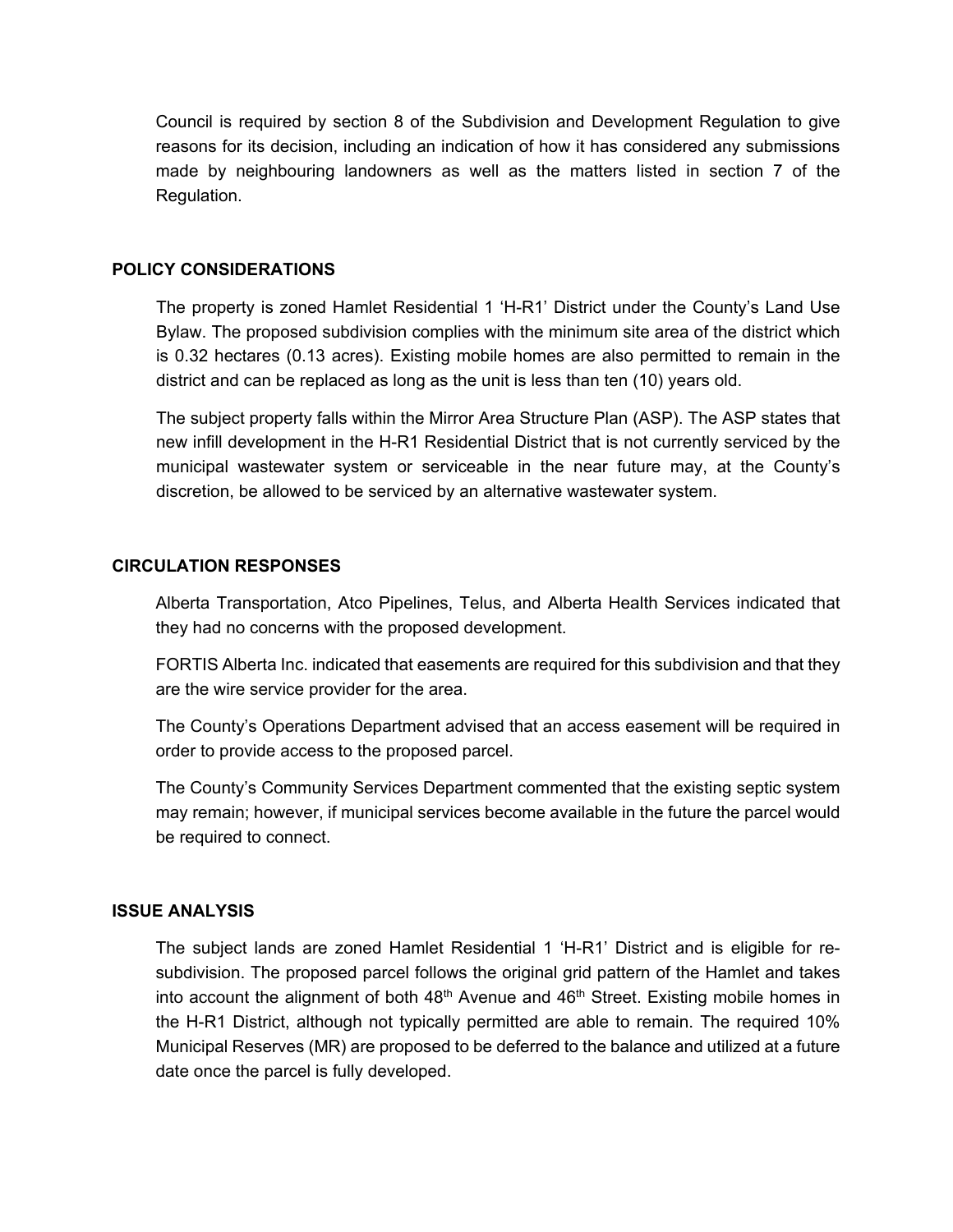#### **STAFF RECOMMENDATION**

Staff recommend that the application be APPROVED, subject to the following conditions:

- 1. proposed parcel is not to exceed 0.16 hectares (0.40 acres) as generally shown on Schedule 'A'
- 2. access easement must be registered on the title to the proposed parcel and the remainder of Block Y Plan 7159AI, to ensure legal and physical access to the proposed lot
- 3. 10% municipal reserve owing against the proposed subdivision to be deferred by caveat against the remainder of the existing titled area
- 4. prior to final subdivision approval the applicant shall enter into a deferred services agreement with the County respecting the requirement to connect to the municipal wastewater system when such services become available or are deemed necessary by the County
- 5. plan prepared by an Alberta Land Surveyor to be provided to the County confirming that the mobile home and any other outbuildings are fully contained in the parcel to be subdivided from the quarter section and further, that the said buildings meet the required setback distances from the new property lines, as directed by the County's Land Use Bylaw
- 6. written confirmation to be provided to the County from an accredited Safety Codes Officer that the sewage system complies with the Private Sewage Disposal Systems Regulation (Alta. Reg. 229/97) respecting the required setback distances from property lines, bodies of water and water sources. Before arranging for an inspection by the Safety Codes Officer, the owner(s) must ensure that the boundaries of the parcel to be subdivided are clearly marked out by an Alberta Land Surveyor so that the Safety Codes Officer can establish whether the sewage system meets the distance requirements. Please note that any problems identified by the Safety Codes Officer respecting the general operation of the system are to be corrected before final approval is given to the subdivision
- 7. any outstanding property taxes to be paid to the County prior to the final approval of the subdivision.
- 8. the subdivision to be carried out by a plan prepared by an Alberta Land Surveyor

*Please note that Fortis Alberta Inc. has advised that easements are required for this subdivision and that they are the wire service provider for the area. Please contact them if electrical services are required at 310-9473. Please see Schedule 'B' for a copy of their correspondence.*